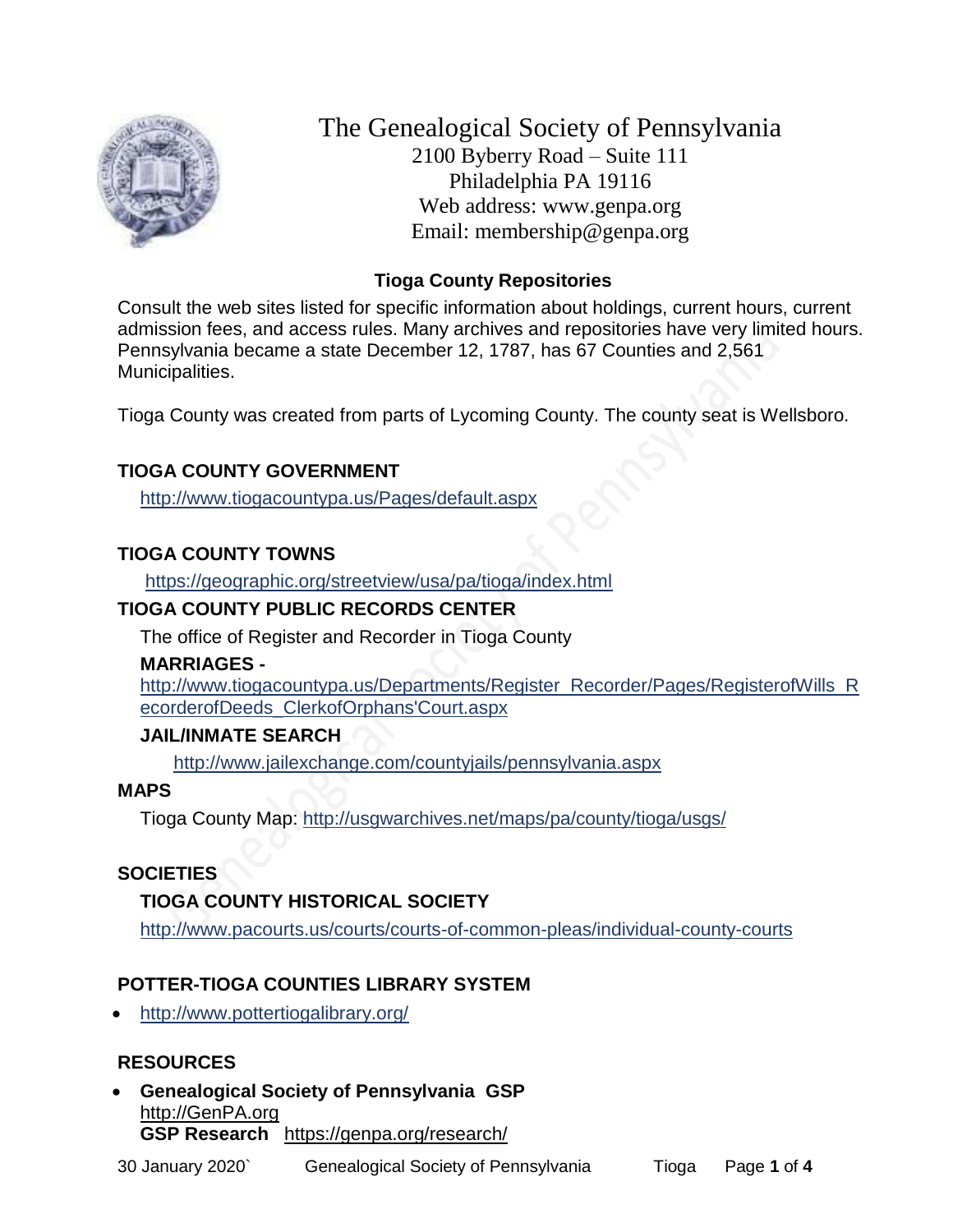- PA-Roots **Tioga** County <http://www.pa-roots.com/index.php/pacounties/tioga-county>
- Obituaries –
- LDS <http://ldsgenealogy.com/PA> [http://www.newspaperobituaries.net/pennsylvania/tioga\\_county\\_obituaries.htm](http://www.newspaperobituaries.net/pennsylvania/tioga_county_obituaries.htm)
- County Newspapers
	- o *Wellsboro Gazette*[http://www.tiogapublishing.com/the\\_wellsboro\\_mansfield\\_gazette/](http://www.tiogapublishing.com/the_wellsboro_mansfield_gazette/)
- **Random Acts of Kindness** <https://www.raogk.org/>
- Family Search LDS: <https://familysearch.org/>Free site but does require a login Collection List <https://familysearch.org/search/collection/list> [https://www.familysearch.org/wiki/en/Tioga\\_County,\\_Pennsylvania\\_Genealogy](https://www.familysearch.org/wiki/en/Tioga_County,_Pennsylvania_Genealogy)
- **Collections at the Historical Society of Pennsylvania HSP**  <http://hsp.org/collections>
	- HSP is membership based and there is a fee 1300 Locust Street, Philadelphia, PA 19107 215-732-6200 ext. 235 or [membership@hsp.org](mailto:membership@hsp.org)
- **RG-47. RECORDS OF THE COUNTY GOVERNMENTS** Guide to African American Resources at the Pennsylvania State Archives <http://www.phmc.state.pa.us/bah/aaGuide/AA-RG-47.html>
- **National Archives of Philadelphia** (**NARA**) Mid Atlantic Region: [http://www.nara.gov/research\\_rooms/mid\\_atlantic/](http://www.nara.gov/research_rooms/mid_atlantic/) **Records Request Process**

National Archives 14700 Townsend Road Philadelphia, Pennsylvania 19154-1096 Telephone: (215) 305-2044 Fax: (215) 305-2038 E-mail: [philadelphia.archives@nara.gov](mailto:philadelphia.archives@nara.gov) <https://www.archives.gov/philadelphia>

## **Naturalizations: NARA**

Pennsylvania: Philadelphia, 1790-1991; Pittsburgh, 1820-1979; Erie, 1940-1972; Scranton, 1901-1990; Wilkes-Barre, 1943-1972; Williamsport, 1909-1913; and Harrisburg, 1911-1917

## **MILITARY**

The National Archives at Philadelphia (**NARA**), through its partners Ancestry.com and Fold3.com, provides access to records relating to the military service of individuals from the American Revolution through World War II. Please note that Official Military Personnel Files from World War I to the present are held by the National Archives at St. Louis. <https://www.archives.gov/st-louis>

World War I and World War II, Fourth Enumeration Draft Cards can also be accessed through our partner sites. In addition, Records of the Selective Service System, 1940- 1969, for individuals from Delaware, Maryland, Pennsylvania, Virginia, and West Virginia are available from the National Archives at St. Louis. Copies of World War I draft cards can be requested from the National Archives at Atlanta [\(Atlanta.archives@nara.gov](mailto:Atlanta.archives@nara.gov) ).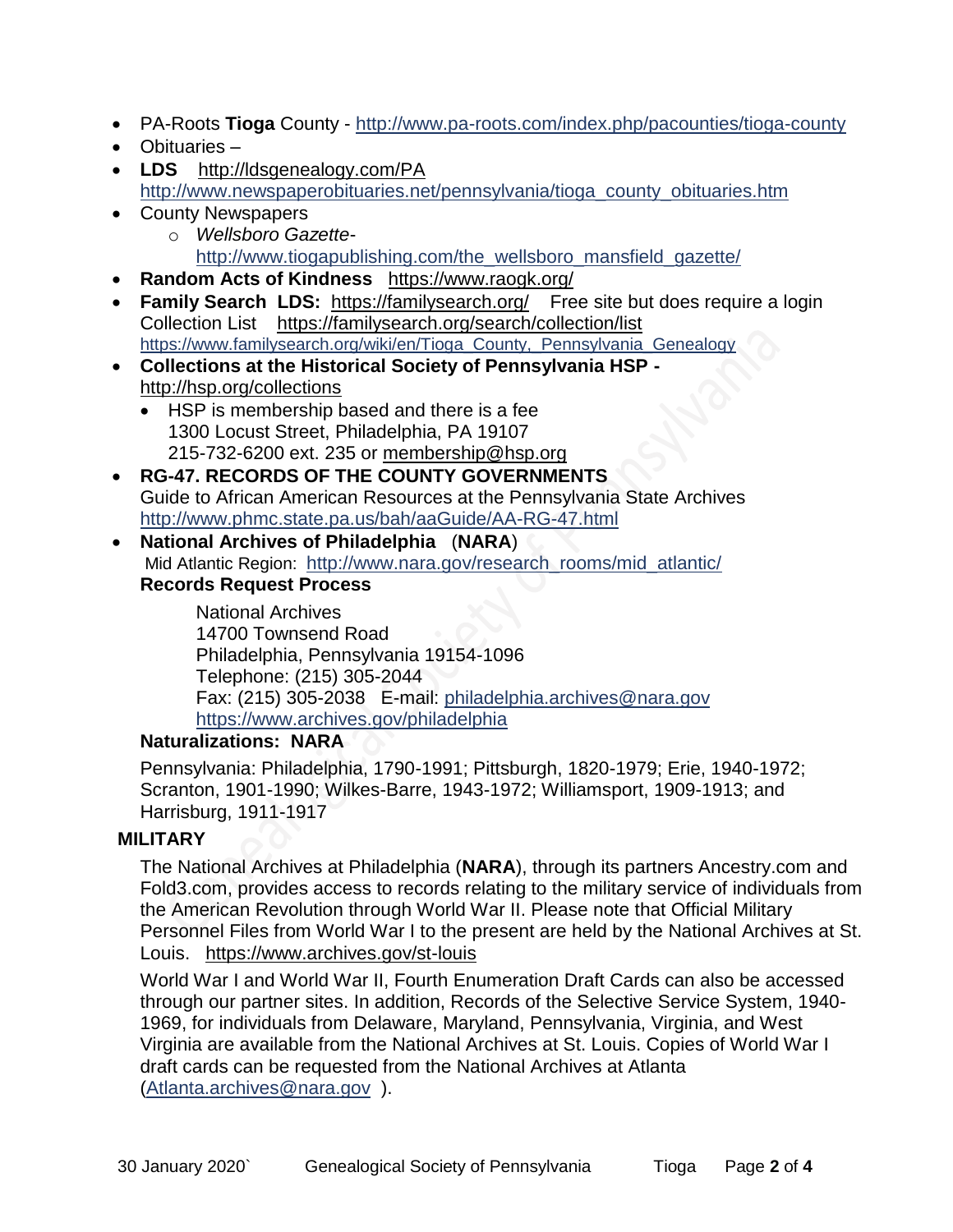For information on obtaining World War II era and later draft cards, please see <http://www.archives.gov/st-louis/archival-programs/other-records/selective-service.html> <https://www.archives.gov/philadelphia/public/family-history.html#military>

### **Pennsylvania Military Records Research Guide**

<https://www.raogk.org/pennsylvania-genealogy/pa-military-records/>

### **Probate – Wills Administrations**

Probate records may include Person's exact death date, Names of the family members, Family relationships, Names of spouses of children, Residences, Adoption or guardianship of minor children or dependents, Worth of the property and land holdings, Evidence of occupation, religion, or military service

**Family Search:** Pennsylvania Probate Records, 1683-1994 <https://familysearch.org/>

This collection includes probate records created in Pennsylvania counties. The records include wills, estate records and indexes.

## **State of Pennsylvania Vital Records**

The **Pennsylvania State Archives** collects, preserves and makes available for study the permanently-valuable public records of the Commonwealth, with particular attention given to the records of state government.

Mailing address: 350 North Street Harrisburg, PA 17120 Email: Email PA State Archives Phone: (717) 783-3281

GPS address: 801 North 3rd Street Harrisburg, PA 17102 Coordinates: 40.266080, - 76.886053

# **BIRTH CERTIFICATES**, 1906-1910

The Division of Vital Records (DVR) maintains birth records that occurred in Pennsylvania from 1906 to the present.

For information on public records (births occurring from 1906 to 1910), click on Pennsylvania State Archives <http://www.phmc.pa.gov/archives/Pages/default.aspx>or our Genealogy page.

[http://www.health.pa.gov/MyRecords/Certificates/Genealogy/Pages/14125.aspx#.WNvL](http://www.health.pa.gov/MyRecords/Certificates/Genealogy/Pages/14125.aspx#.WNvLKfkrJHY) **[KfkrJHY](http://www.health.pa.gov/MyRecords/Certificates/Genealogy/Pages/14125.aspx#.WNvLKfkrJHY)** 

# **Death Certificates**, 1906-1965

Original birth certificates for 1906-1910 and death certificates for 1906-1965 are available at the State Archives. Digital copies of the 1906-1908 birth certificates and the 1906-1963 death certificates may be found on Ancestry.com. Pennsylvania residents can access these records free of charge through Ancestry.com Pennsylvania. A free account can be created.

## **Certified Copies of Death Certificates**

The Division of Vital Records maintains records of deaths that occurred from 1906 to the present. Certified copies of death certificates (with a raised seal) http://www.health.pa.gov/MyRecords/Certificates/DeathCertificates/Pages/default.aspx# .WP4qlNLytHa